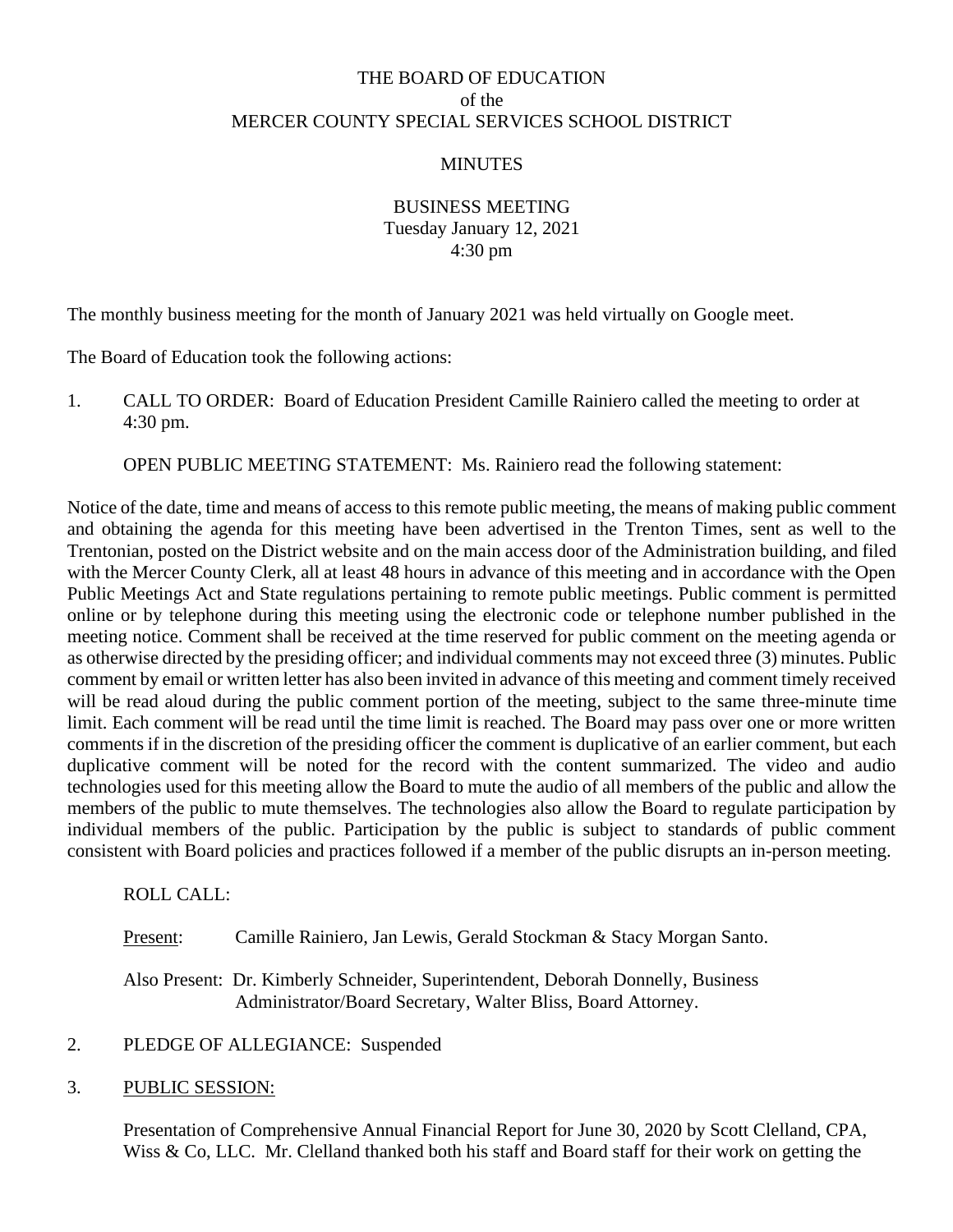audit accomplished. The internal controls are still in place despite the emergency. Congratulations to the Board and District for 8 consecutive years for receiving the Certificate of Excellence Award. There are no findings of non-compliance.

Dr. Schneider stated the re-opening of our District has been moved to April 19, 2021 which is two (2) weeks after Spring Break. Staff can still work in the buildings. Please work with your building Principal. We are watching the covid numbers carefully. Communication will continue on the District website and email.

Lisa Pusillo, Teacher at JFC commended Board and administration on re-opening push-back. Shared a new children's book: *A Party to Remember* by Tim Tebow. Interested in getting author to do a virtual presentation.

Dr. Schneider acknowledged comments and idea to get author in.

Elizabeth Breden, parent remarked on April 19<sup>th</sup> re-opening date; need her child back for therapies at a minimum.

Dr. Schneider acknowledged comments and receipt of e: mail.

Jennifer Semple, Physical Therapist-MES said I understand the frustration and kids needing therapy. With vaccines. Hoping we can do something to get back in the building in the safe and organized manner we had before.

Dr. Schneider reported the school nurses have been working with the local Department of Health regarding staff vaccinations.

Discussion ensued on April 19<sup>th</sup> date.

Donations were collected amounting to \$5,200 for the MHS students which gave \$100 gift card per family. JFC staff and MES staff also did a lot for their families.

# 4. Approval of December 8, 2021 Regular Board Meeting Minutes

| Bd. of Ed.   | Motion | Second | Aye | Nay | Abstain | Absent |
|--------------|--------|--------|-----|-----|---------|--------|
|              |        |        |     |     |         |        |
| Morgan Santo |        | X      |     |     |         |        |
| Stockman     |        |        | X   |     |         |        |
| Lewis        | X      |        | X   |     |         |        |
| Vena         |        |        |     |     |         | X      |
| Hernandez-   |        |        |     |     |         | X      |
| Manno        |        |        |     |     |         |        |
| Rainiero     |        |        |     |     |         |        |

5. Bills to be Approved and addendum totaling \$3829,818.35 and authorization of transfers within program areas as approved by the Superintendent.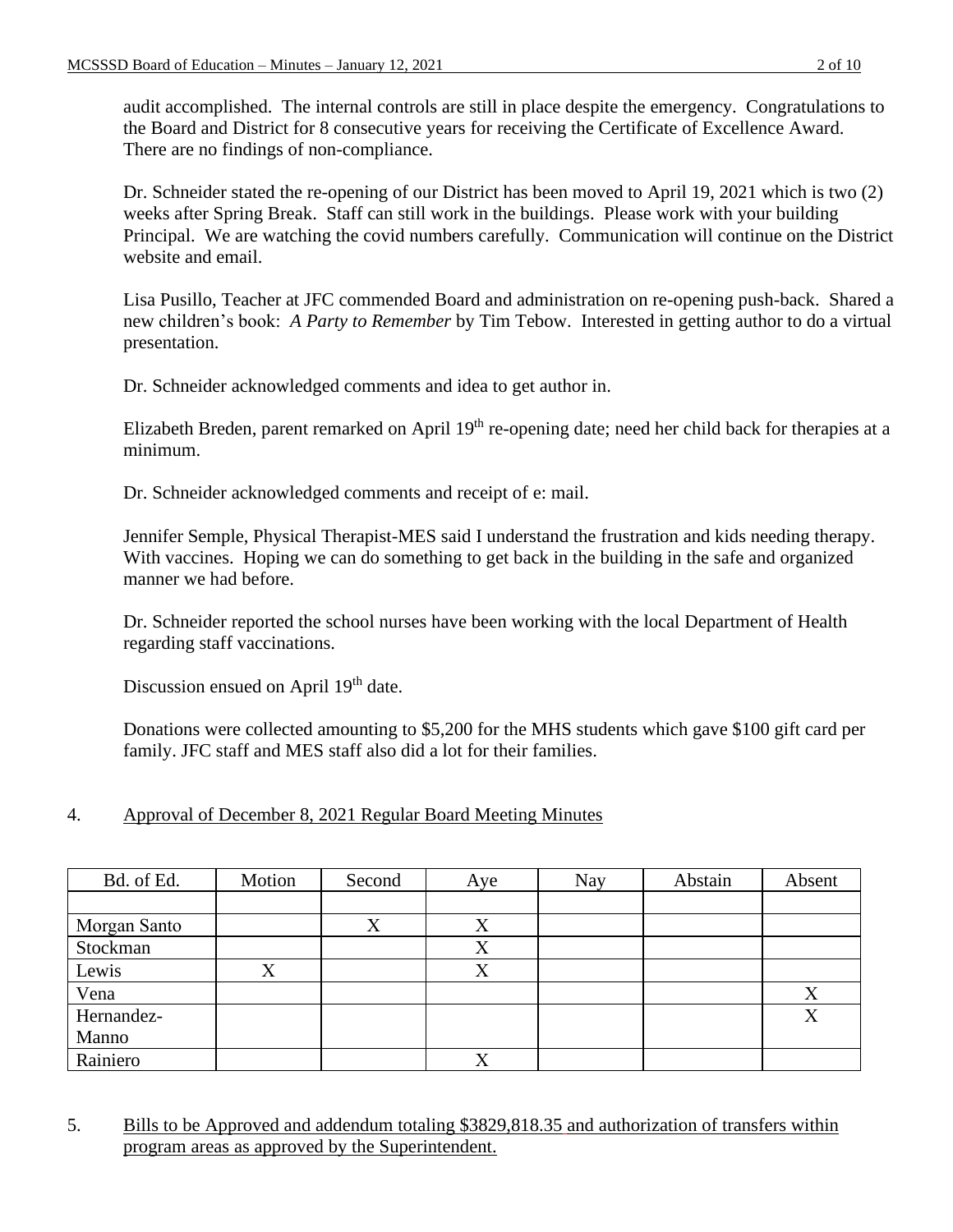| Bd. of Ed.      | Motion | Second | Aye | Nay | Abstain | Absent |
|-----------------|--------|--------|-----|-----|---------|--------|
|                 |        |        |     |     |         |        |
| Morgan Santo    |        |        |     |     |         |        |
| Stockman        |        |        | Λ   |     |         |        |
| Lewis           |        |        |     |     |         |        |
| Vena            |        |        |     |     |         | X      |
| Hernandez-Manno |        |        |     |     |         | Λ      |
| Rainiero        |        |        |     |     |         |        |

### 6. Board Secretary/Treasurer's Report for November 2020

| Bd. of Ed.      | Motion | Second         | Aye            | Nay | Abstain | Absent |
|-----------------|--------|----------------|----------------|-----|---------|--------|
|                 |        |                |                |     |         |        |
| Morgan Santo    |        | v<br>$\Lambda$ | $\Lambda$      |     |         |        |
| Stockman        |        |                | $\Lambda$      |     |         |        |
| Lewis           |        |                |                |     |         |        |
| Vena            |        |                |                |     |         | X      |
| Hernandez-Manno |        |                |                |     |         | X      |
| Rainiero        |        |                | v<br>$\Lambda$ |     |         |        |

### 7. Correspondence & Communications

- Presentation of 2020/2021 Budget Review by Deborah Donnelly, Business Administrator
- Presentation by Kris Gould, Supervisor of MHS to recognize Eagle Scout, Alex Micharski.
- 8. Committee Reports
- 9. Superintendent's Report:

### **PERSONNEL:**

Recommend Board approve the following:

• Appointments, Resignations, Leaves, Retirements, etc. (Attachment 9-A)

## **REVISIONS TO BE NOTED:**

### **Under Appointments:**

Rachel Sazoff – salary should be \$23,111.00.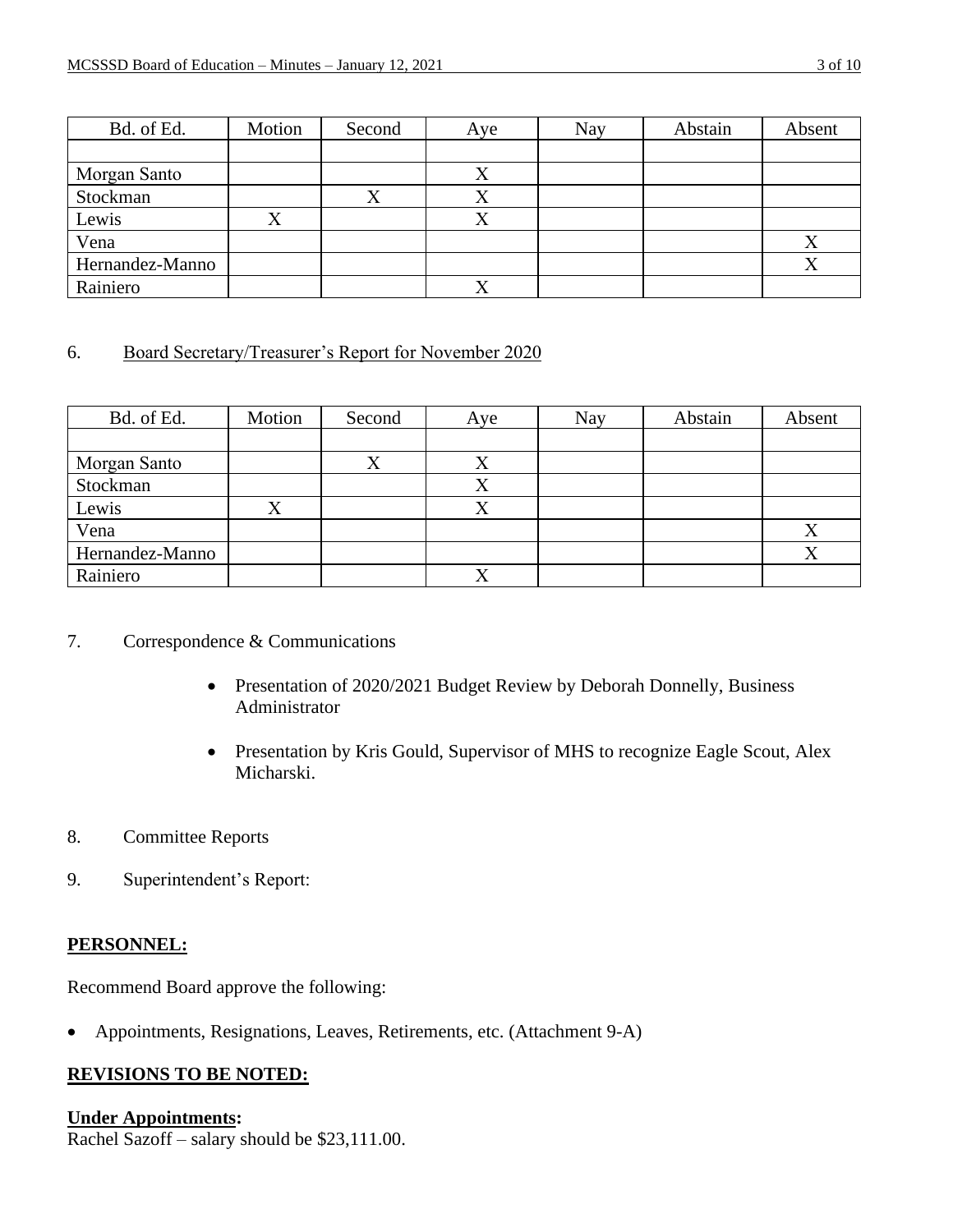### **Under Leaves:** Emp #7480 is at MES ; not MHS **P. Jablonski, PT Assistant – replacement for J. Poznick**

| Bd. of Ed.      | Motion    | Second | Aye       | Nay | Abstain | Absent |
|-----------------|-----------|--------|-----------|-----|---------|--------|
|                 |           |        |           |     |         |        |
| Morgan Santo    |           |        | $\Lambda$ |     |         |        |
| Stockman        |           |        |           |     |         |        |
| Lewis           | $\Lambda$ |        |           |     |         |        |
| Vena            |           |        |           |     |         | л      |
| Hernandez-Manno |           |        |           |     |         |        |
| Rainiero        |           |        |           |     |         |        |

## **MISCELLANEOUS:**

Recommend Board approve the following:

• 2020-2021 Statement of Assurance Regarding the Use of Paraprofessional Staff (Attachment 9-B)

| Bd. of Ed.      | Motion | Second | Aye | Nay | Abstain | Absent |
|-----------------|--------|--------|-----|-----|---------|--------|
|                 |        |        |     |     |         |        |
| Morgan Santo    |        |        |     |     |         |        |
| Stockman        |        | ⊿      | ∡ ⊾ |     |         |        |
| Lewis           |        |        |     |     |         |        |
| Vena            |        |        |     |     |         | Λ      |
| Hernandez-Manno |        |        |     |     |         |        |
| Rainiero        |        |        |     |     |         |        |

• Revised and/or New Policies, Regulations, or By-Laws - First Reading (Attachment 9-C)

First Reading -- Revised and/or New Policies, Regulations, or By-Laws

BYLAWS

0167 Public Participation in Board Meetings POLICIES - none REGULATIONS – none

|                   | Second Reading -- Revised and/or New Policies, Regulations, or By-Laws |
|-------------------|------------------------------------------------------------------------|
| <b>BYLAWS</b>     |                                                                        |
| 0164.6            | Remote Public Board Meeting During A Declared Emergency (M)            |
| <b>POLICIES</b>   |                                                                        |
|                   |                                                                        |
| P <sub>2431</sub> | Athletic Competition (M)                                               |
| P <sub>2464</sub> | Gifted and Talented Students (M)                                       |
| P5330.05          | Seizure Action Plan (M)                                                |
| P8561             | Procurement Procedures for School Nutrition Programs (M)               |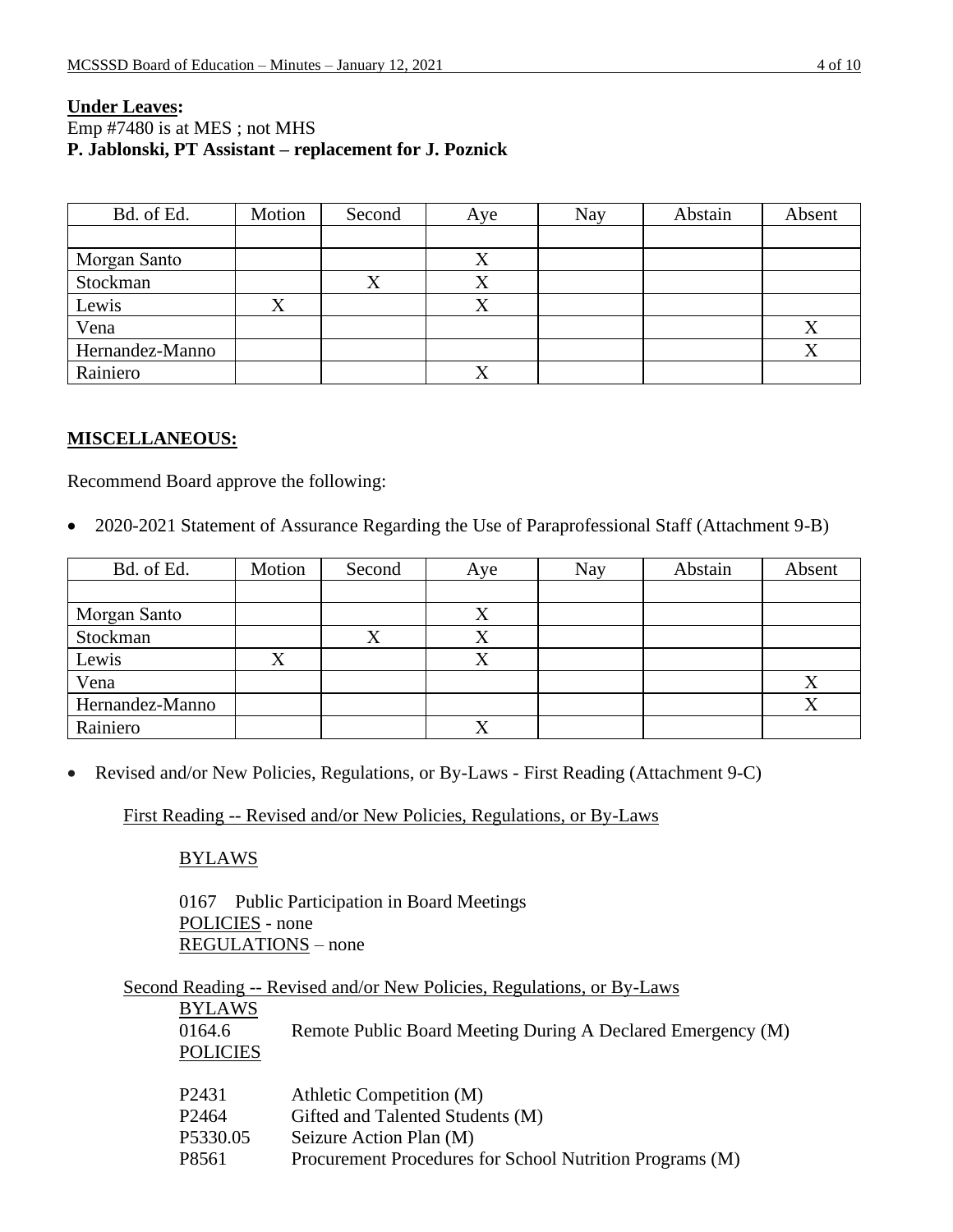## REGULATIONS

| R2431.1  | Emergency Procedures for Sports and Other Athletic Activity (M) |
|----------|-----------------------------------------------------------------|
| R5330.05 | Seizure Action Plan (M)                                         |

# ABOLISHED -- Policies, Regulations, or By-Laws – none

| Bd. of Ed.      | Motion | Second | Aye | Nay | Abstain | Absent |
|-----------------|--------|--------|-----|-----|---------|--------|
|                 |        |        |     |     |         |        |
| Morgan Santo    |        |        |     |     |         |        |
| Stockman        |        |        |     |     |         |        |
| Lewis           |        |        |     |     |         |        |
| Vena            |        |        |     |     |         | Λ      |
| Hernandez-Manno |        |        |     |     |         |        |
| Rainiero        |        |        |     |     |         |        |

## **REPORTS:**

Recommend Board approve the following:

• Fire and Security Drill(s) for the month of December 2020: none

| Bd. of Ed.      | Motion | Second | Aye | Nay | Abstain | Absent |
|-----------------|--------|--------|-----|-----|---------|--------|
|                 |        |        |     |     |         |        |
| Morgan Santo    |        |        |     |     |         |        |
| Stockman        |        |        |     |     |         |        |
| Lewis           | ↗      |        |     |     |         |        |
| Vena            |        |        |     |     |         |        |
| Hernandez-Manno |        |        |     |     |         |        |
| Rainiero        |        |        | ∡   |     |         |        |

• Harassment, Intimidation & Bullying as of December 2020

| <b>Month</b> | <b>Investigations</b> | HIB | <b>Non-HIB</b> |
|--------------|-----------------------|-----|----------------|
| July         |                       |     |                |
| August       |                       |     |                |
| September    |                       |     |                |
| October      |                       |     |                |
| November     |                       |     |                |
| December     |                       |     |                |
| <b>TOTAL</b> |                       |     |                |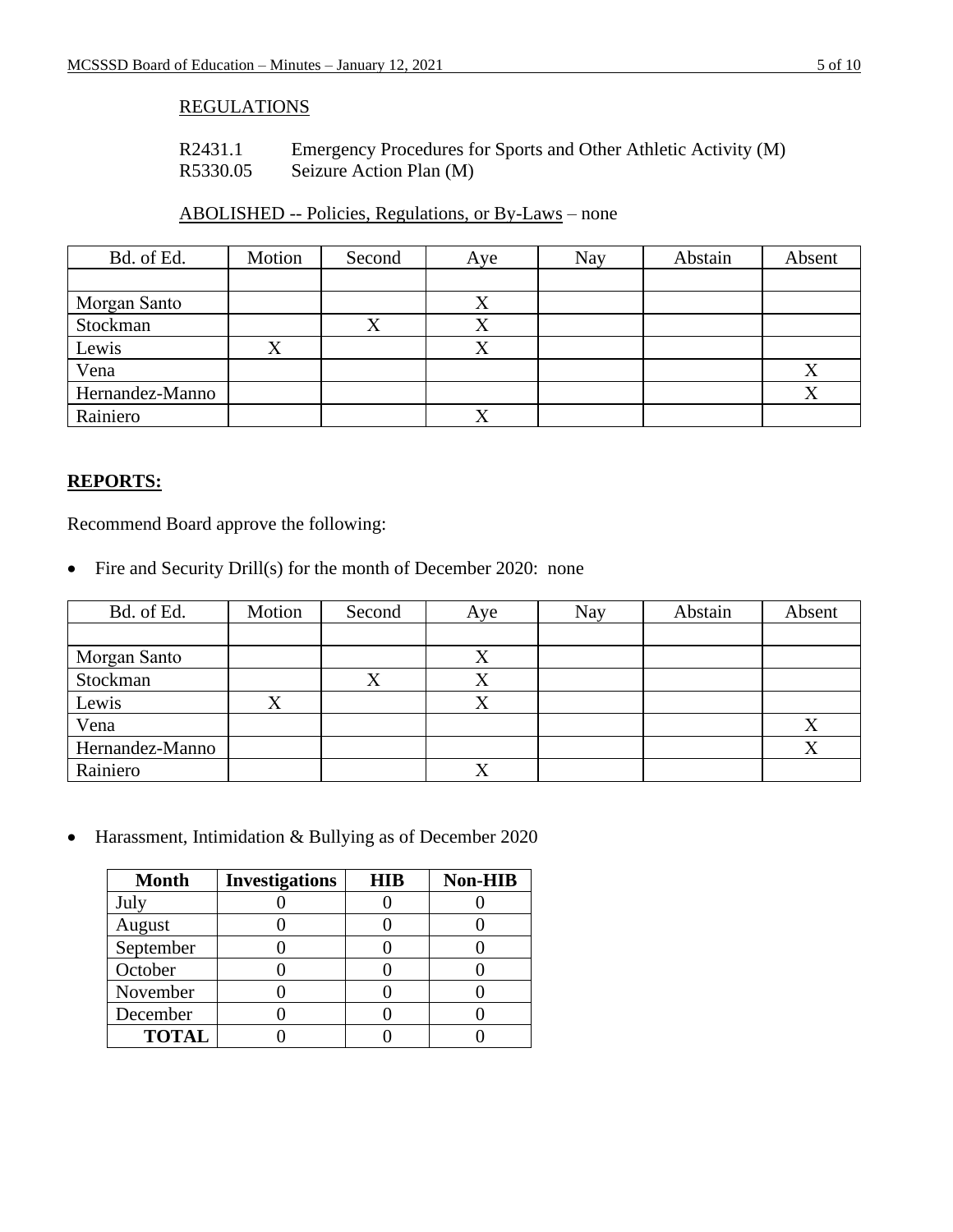| Bd. of Ed.      | Motion | Second | Aye | Nay | Abstain | Absent |
|-----------------|--------|--------|-----|-----|---------|--------|
|                 |        |        |     |     |         |        |
| Morgan Santo    |        |        |     |     |         |        |
| Stockman        |        |        |     |     |         |        |
| Lewis           |        |        | △   |     |         |        |
| Vena            |        |        |     |     |         | Λ      |
| Hernandez-Manno |        |        |     |     |         |        |
| Rainiero        |        |        |     |     |         |        |

• Enrollment Data as of December 2020

|               | July | Aug | <b>Sep</b> | Oct | <b>Nov</b> | <b>Dec</b> | Jan | Feb | Mar | Apr | May | June |
|---------------|------|-----|------------|-----|------------|------------|-----|-----|-----|-----|-----|------|
| 2019-<br>2020 | 497  | 498 | 548        | 546 | 546        | 551        | 544 | 559 | 563 | 561 | 561 | 560  |
| 2020-<br>2021 | 428  | 428 | 496        | 501 | 503        | 505        |     |     |     |     |     |      |

|                                 | 11/30/2020 | 12/31/2020 |
|---------------------------------|------------|------------|
| Mercer High School              | 241        | 241        |
| <b>Mercer Elementary School</b> | 195        | 195        |
| <b>Regional Day</b>             |            |            |
| Joseph F. Cappello School       |            |            |
| TOTAI:                          |            |            |

| Bd. of Ed.      | Motion | Second | Aye       | <b>Nay</b> | Abstain | Absent |
|-----------------|--------|--------|-----------|------------|---------|--------|
|                 |        |        |           |            |         |        |
| Morgan Santo    |        |        |           |            |         |        |
| Stockman        |        |        | $\Lambda$ |            |         |        |
| Lewis           |        |        |           |            |         |        |
| Vena            |        |        |           |            |         | X      |
| Hernandez-Manno |        |        |           |            |         |        |
| Rainiero        |        |        |           |            |         |        |

## 11. **NEW BUSINESS**

Recommend Board approve the following:

a. Approve the Resolution Governing Standard Procedures and Requirements for Public Comment during Remote Public Meetings and for Public Comment Submitted in Writing Ahead of the Meeting (Attachment 11-a).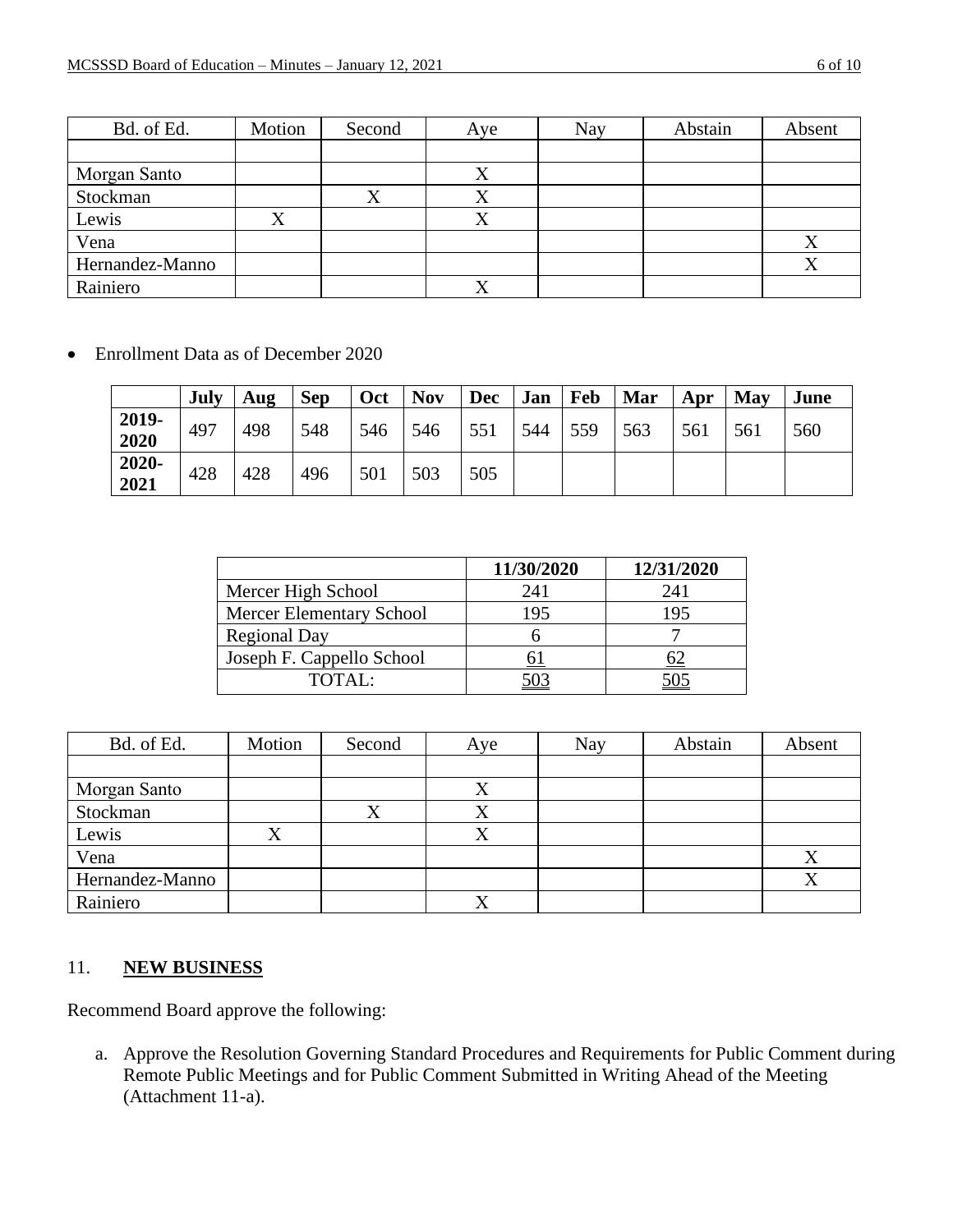|--|--|

| Bd. of Ed.      | Motion | Second | Aye | <b>Nay</b> | Abstain | Absent |
|-----------------|--------|--------|-----|------------|---------|--------|
|                 |        |        |     |            |         |        |
| Morgan Santo    |        |        |     |            |         |        |
| Stockman        |        |        |     |            |         |        |
| Lewis           | Λ      |        |     |            |         |        |
| Vena            |        |        |     |            |         | X      |
| Hernandez-Manno |        |        |     |            |         | Χ      |
| Rainiero        |        |        |     |            |         |        |

b. Approve to accept donations in the amount of \$395 made in memory Karen Ball, 75% to be allocated for food baskets for school families and the remainder to be used as needed for the students of MHS.

| Bd. of Ed.      | Motion | Second | Aye       | Nay | Abstain | Absent |
|-----------------|--------|--------|-----------|-----|---------|--------|
|                 |        |        |           |     |         |        |
| Morgan Santo    |        |        |           |     |         |        |
| Stockman        |        |        |           |     |         |        |
| Lewis           | A      |        | $\lambda$ |     |         |        |
| Vena            |        |        |           |     |         |        |
| Hernandez-Manno |        |        |           |     |         |        |
| Rainiero        |        |        | ↗         |     |         |        |

c. Approve addendum to the 2019-2020 bus route contracts re-negotiated pursuant to the Implementation of P.L. 2020, Chapter 27 (attachment 11-c).

| Bd. of Ed.      | Motion | Second | Aye       | Nay | Abstain | Absent |
|-----------------|--------|--------|-----------|-----|---------|--------|
|                 |        |        |           |     |         |        |
| Morgan Santo    |        |        | X         |     |         |        |
| Stockman        |        |        | $\Lambda$ |     |         |        |
| Lewis           |        |        |           |     |         |        |
| Vena            |        |        |           |     |         |        |
| Hernandez-Manno |        |        |           |     |         | X      |
| Rainiero        |        |        |           |     |         |        |

d. Approve the revised 2021/2022 Budget Planning Schedule (Attachment 11-d).

| Bd. of Ed.      | Motion                   | Second | Aye    | Nay | Abstain | Absent |
|-----------------|--------------------------|--------|--------|-----|---------|--------|
|                 |                          |        |        |     |         |        |
| Morgan Santo    |                          |        |        |     |         |        |
| Stockman        |                          |        | Λ      |     |         |        |
| Lewis           | $\mathbf v$<br>$\Lambda$ |        | v<br>Δ |     |         |        |
| Vena            |                          |        |        |     |         | Х      |
| Hernandez-Manno |                          |        |        |     |         | Χ      |
| Rainiero        |                          |        |        |     |         |        |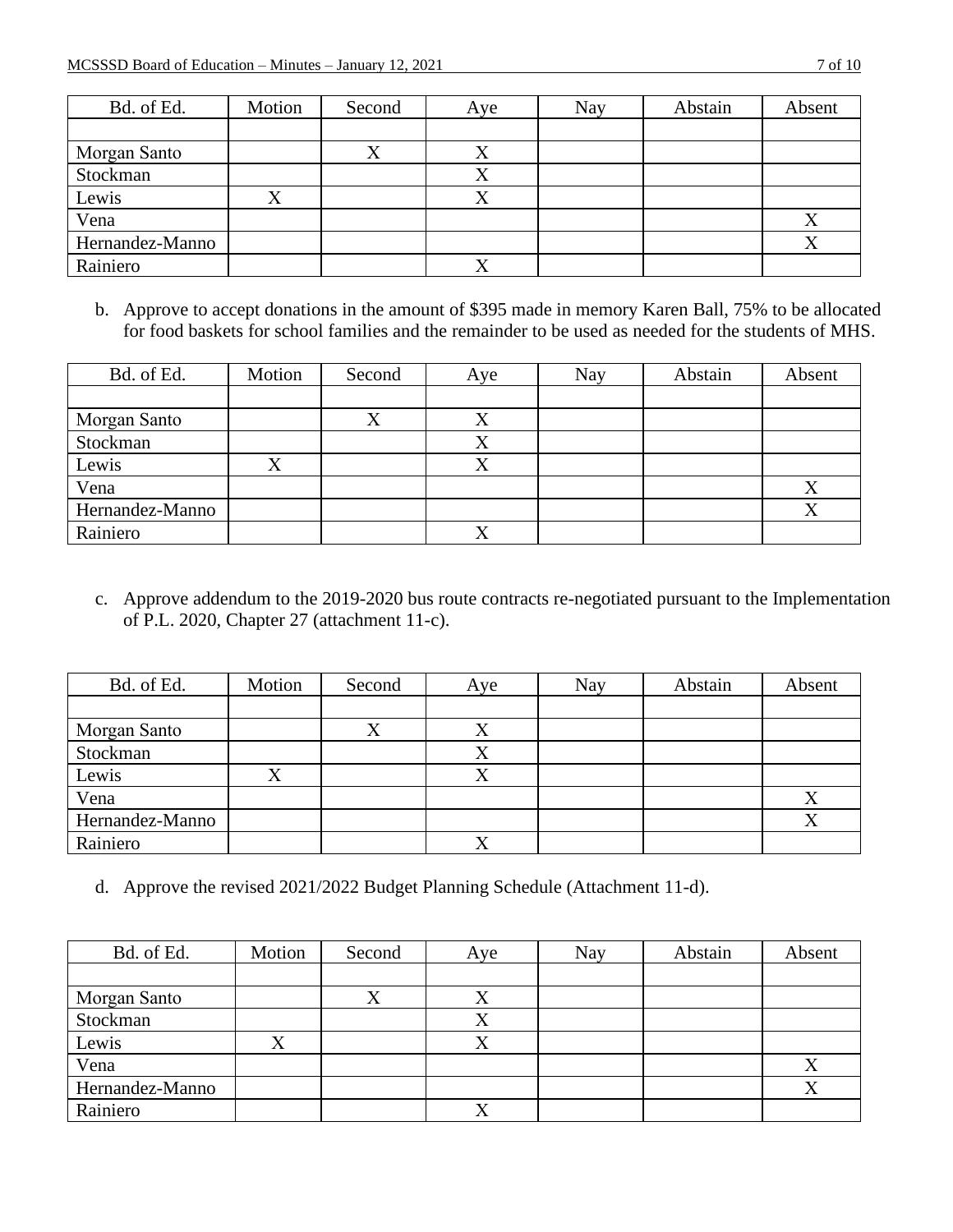e. Staff and Student Travel (Attachment 11-e).

| Bd. of Ed.      | Motion | Second | Aye       | Nay | Abstain | Absent |
|-----------------|--------|--------|-----------|-----|---------|--------|
|                 |        |        |           |     |         |        |
| Morgan Santo    |        | △      | $\Lambda$ |     |         |        |
| Stockman        |        |        |           |     |         |        |
| Lewis           |        |        |           |     |         |        |
| Vena            |        |        |           |     |         | Λ      |
| Hernandez-Manno |        |        |           |     |         |        |
| Rainiero        |        |        |           |     |         |        |

f. Miscellaneous Equipment Disposal List (Attachment 11-f).

| Bd. of Ed.      | Motion | Second | Aye | Nay | Abstain | Absent            |
|-----------------|--------|--------|-----|-----|---------|-------------------|
|                 |        |        |     |     |         |                   |
| Morgan Santo    |        |        |     |     |         |                   |
| Stockman        |        |        |     |     |         |                   |
| Lewis           | X      |        |     |     |         |                   |
| Vena            |        |        |     |     |         | $\rm\overline{X}$ |
| Hernandez-Manno |        |        |     |     |         | Χ                 |
| Rainiero        |        |        |     |     |         |                   |

g. Approval of Transportation Contract(s), Bids, Renewals and Addendum (11-g).

| Bd. of Ed.      | Motion           | Second | Aye | <b>Nay</b> | Abstain | Absent |
|-----------------|------------------|--------|-----|------------|---------|--------|
|                 |                  |        |     |            |         |        |
| Morgan Santo    |                  |        |     |            |         |        |
| Stockman        |                  |        |     |            |         |        |
| Lewis           | $\mathbf v$<br>л |        |     |            |         |        |
| Vena            |                  |        |     |            |         | Δ      |
| Hernandez-Manno |                  |        |     |            |         | Χ      |
| Rainiero        |                  |        |     |            |         |        |

h. Approve to submit the alternate Semi revenue waiver request for the 2021/2022 school year in the amount of \$250,000.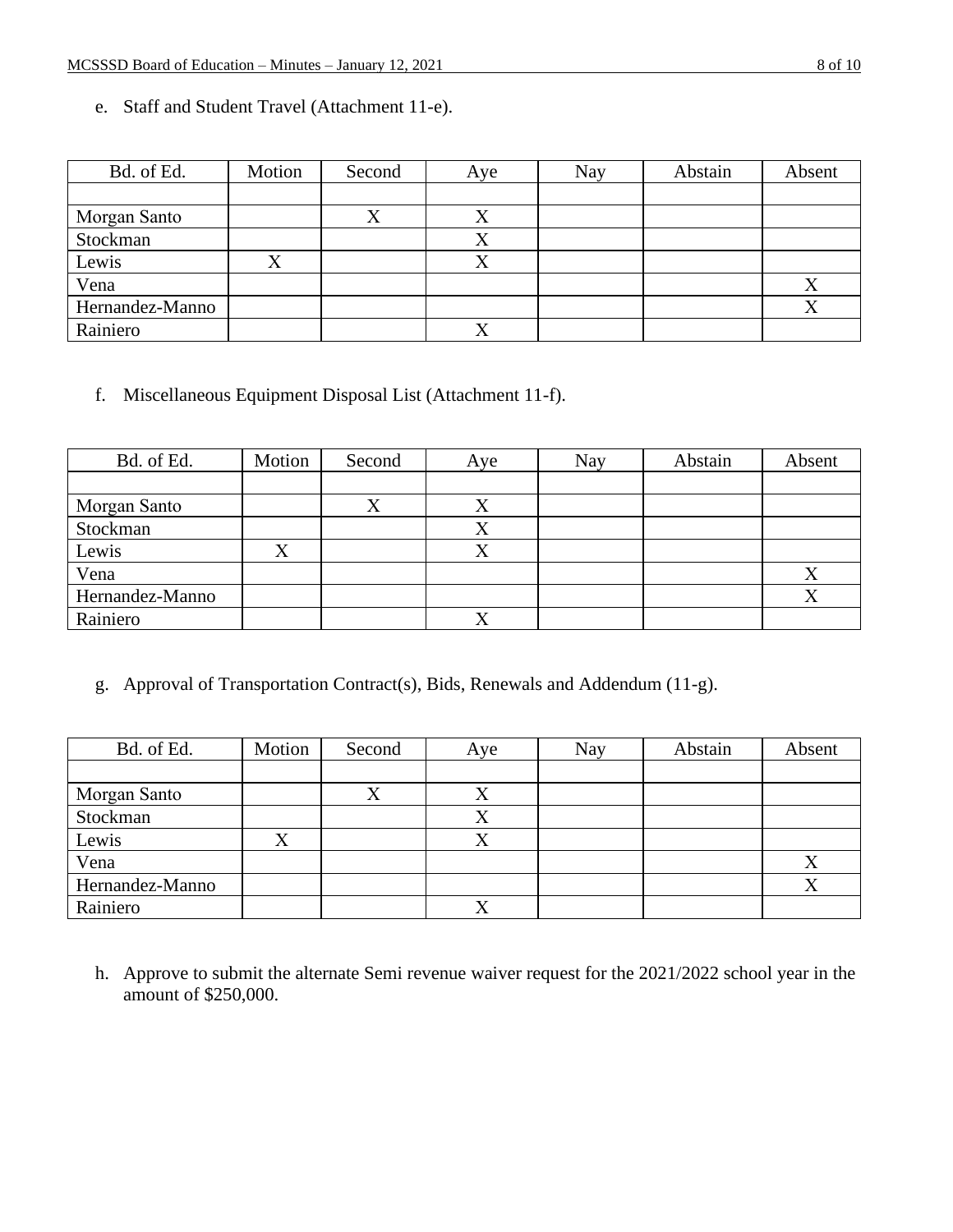| Bd. of Ed.      | Motion | Second | Aye          | Nay | Abstain | Absent |
|-----------------|--------|--------|--------------|-----|---------|--------|
|                 |        |        |              |     |         |        |
| Morgan Santo    |        |        |              |     |         |        |
| Stockman        |        |        |              |     |         |        |
| Lewis           | л      |        | $\Lambda$    |     |         |        |
| Vena            |        |        |              |     |         |        |
| Hernandez-Manno |        |        |              |     |         |        |
| Rainiero        |        |        | $\mathbf{v}$ |     |         |        |

i. Approve the Tuition Rates for 2021/2022 School Year (Attachment 11-i).

| Bd. of Ed.      | Motion | Second | Aye       | Nay | Abstain | Absent |
|-----------------|--------|--------|-----------|-----|---------|--------|
|                 |        |        |           |     |         |        |
| Morgan Santo    |        |        | $\Lambda$ |     |         |        |
| Stockman        |        |        |           |     |         |        |
| Lewis           |        |        |           |     |         |        |
| Vena            |        |        |           |     |         | Χ      |
| Hernandez-Manno |        |        |           |     |         |        |
| Rainiero        |        |        | $\Lambda$ |     |         |        |

j. Review, accept and approve the June 30, 2020 Comprehensive Annual Financial Report, Management Report on Administrative Findings – Financial, Compliance and Performance and Synopsis (Summary of Fiscal year 2019/2020 Audit Report) as required by N.J.S.A. 18A:23-4.

| Bd. of Ed.      | Motion | Second | Aye       | Nay | Abstain | Absent |
|-----------------|--------|--------|-----------|-----|---------|--------|
|                 |        |        |           |     |         |        |
| Morgan Santo    |        |        | $\Lambda$ |     |         |        |
| Stockman        |        |        | $\Lambda$ |     |         |        |
| Lewis           |        |        |           |     |         |        |
| Vena            |        |        |           |     |         | Χ      |
| Hernandez-Manno |        |        |           |     |         | v      |
| Rainiero        |        |        |           |     |         |        |

k. Approve to write-off prior years negative lunch balances in the amount of \$1,200.05.

| Bd. of Ed.      | Motion | Second | Aye       | <b>Nay</b> | Abstain | Absent |
|-----------------|--------|--------|-----------|------------|---------|--------|
|                 |        |        |           |            |         |        |
| Morgan Santo    |        |        |           |            |         |        |
| Stockman        |        |        | $\Lambda$ |            |         |        |
| Lewis           | △      |        |           |            |         |        |
| Vena            |        |        |           |            |         |        |
| Hernandez-Manno |        |        |           |            |         | Χ      |
| Rainiero        |        |        |           |            |         |        |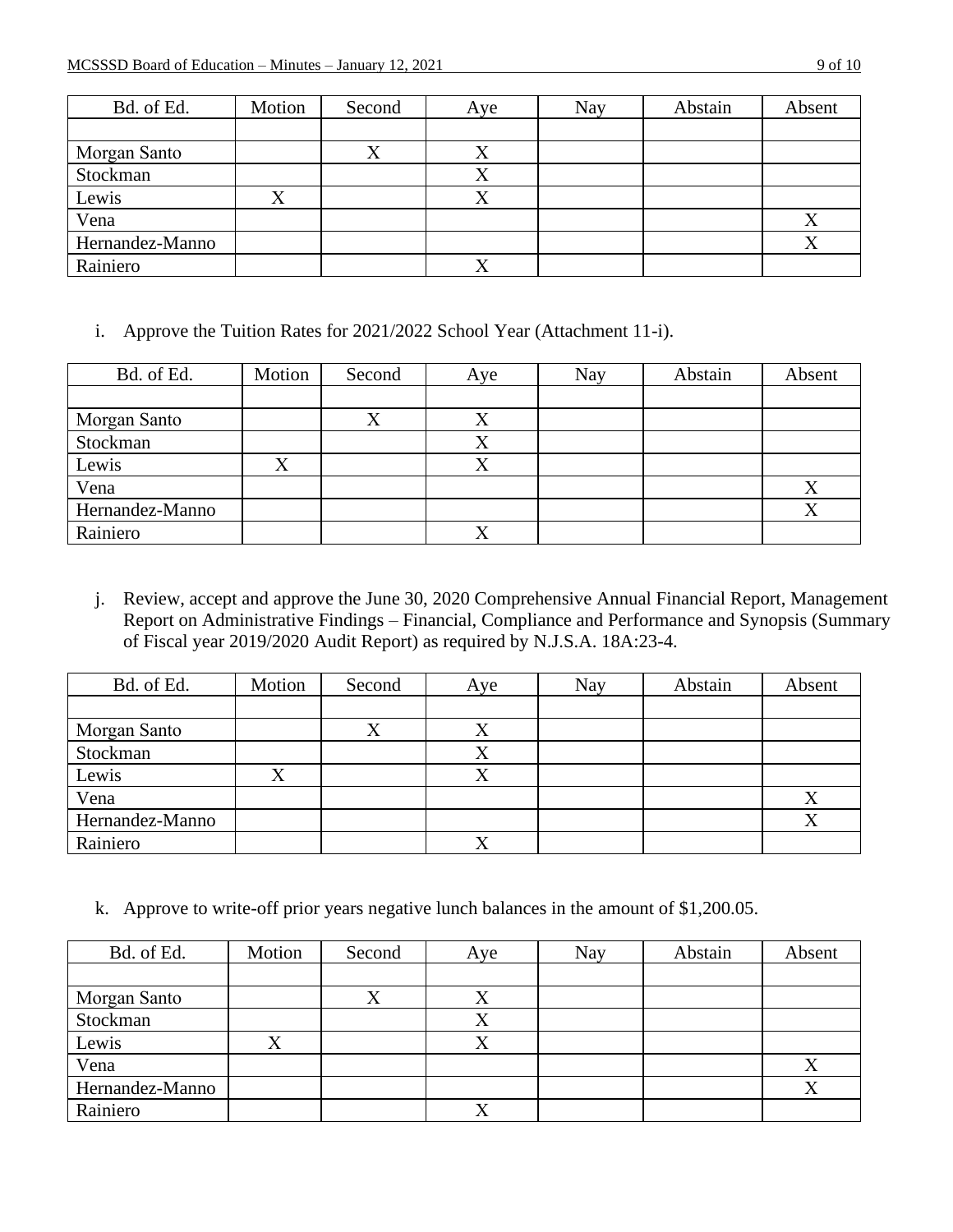l. Approve resolution authorizing member participation of the South Orange and Maplewood, New Jersey Board of Education with Mercer County Special Services School District as the lead agency for the Cooperative Pricing Agreement 103-MCSSSDCPS for the purchase of goods and services (Attachment 11-l).

| Bd. of Ed.      | Motion | Second    | Aye | Nay | Abstain | Absent |
|-----------------|--------|-----------|-----|-----|---------|--------|
|                 |        |           |     |     |         |        |
| Morgan Santo    |        | $\Lambda$ | Λ   |     |         |        |
| Stockman        |        |           |     |     |         |        |
| Lewis           | X      |           |     |     |         |        |
| Vena            |        |           |     |     |         | Х      |
| Hernandez-Manno |        |           |     |     |         | Χ      |
| Rainiero        |        |           |     |     |         |        |

#### 13. ADJOURNMENT

A Motion by Stacy Morgan Santo and Seconded by Gerald Stockman to adjourn the meeting passed by unanimous voice vote, (4) aye's (0) nay's. Meeting was adjourned at 5:12 pm.

Respectfully submitted by:

Deliozah Donnelly

Deborah Donnelly Business Administrator/Board Secretary